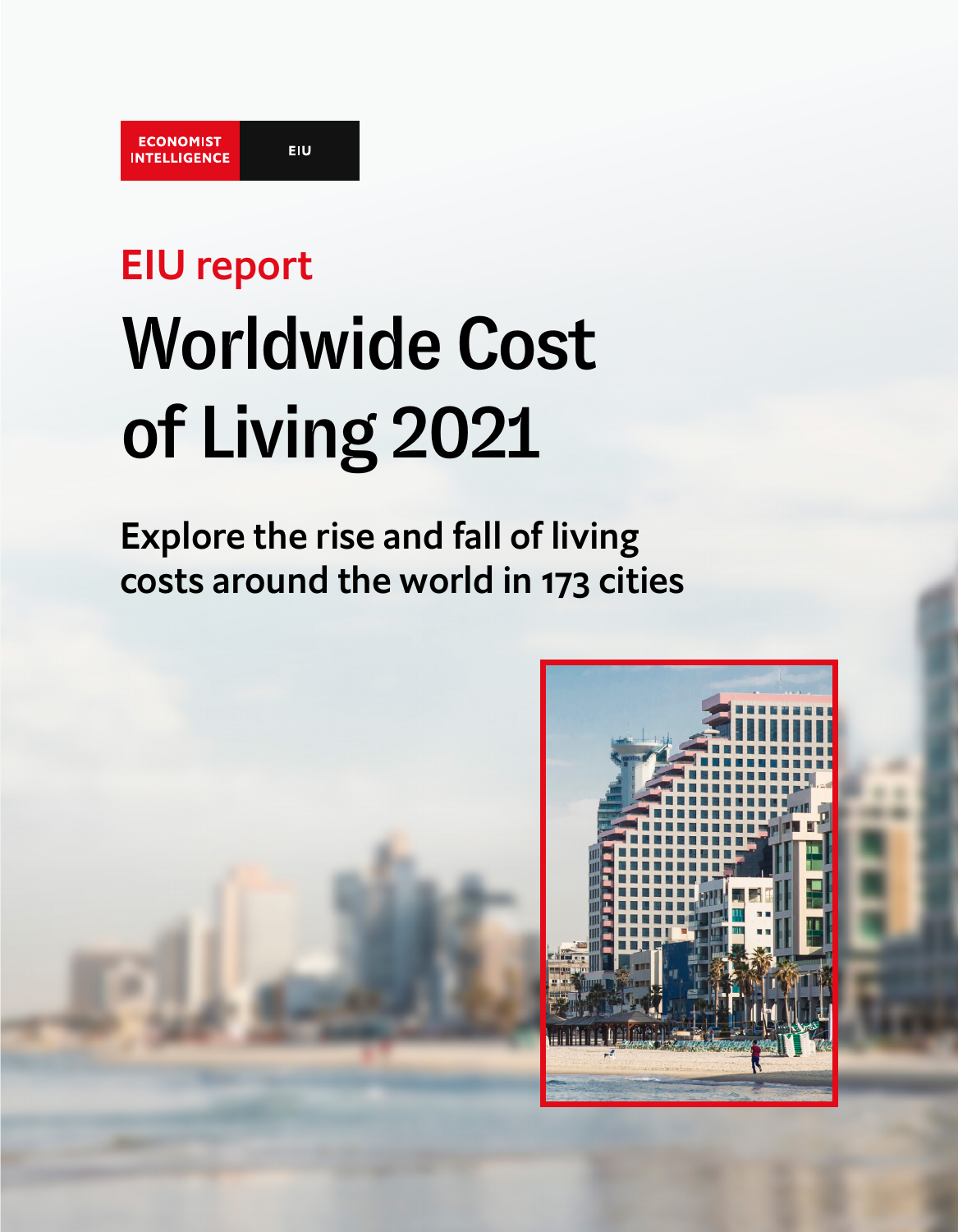#### **ECONOMIST EIU INTELLIGENCE**

# **The world leader in global business intelligence**

Economist Intelligence offers deep insight and analysis of the economic and political developments in the increasingly complex global environment, identifying opportunities, trends and risks on a global and national scale.

Formed in 1946, EIU has become a valuable commentator, interpreter and forecaster on the accelerating phenomenon of globalisation, enabling businesses, financial firms, education institutions and governments to plan effectively for uncertain futures.

# **Actionable insights into the world's markets**

The world's leading organisations rely on our subscription services for data, analysis and forecasts that keep them informed of emerging issues around the world.

We specialise in:

- **• Country analysis**—access detailed country-specific economic and political forecasts, as well as assessments of the business environments in different markets with EIU Viewpoint;
- **• Risk analysis**—our risk services identify actual and potential threats around the world and help our clients to understand the implications for their organisations. Available products include Country Risk Service and Risk Briefing;
- **• Industry analysis**—five-year forecasts, analysis of key themes and news analysis for six major industries in 60 economies. These forecasts are based on the latest data and in-depth analysis of industry trends, available via EIU Viewpoint; and
- **• Speaker Bureau**—book the experts behind the award-winning economic and political forecasts. Our team is available for presentations and panel moderation, as well as boardroom briefings covering their specialisms. Explore Custom Briefing for more speaker information.

# Contact us

## LONDON

Economist Intelligence 20 Cabot Square, London E14 4QW, United Kingdom Tel: +44 (0)20 7576 8000 e-mail: london@eiu.com

#### GURGAON

Economist Intelligence Skootr Spaces, Unit No. 1 12th Floor, Tower B, Building No. 9 DLF Cyber City, Phase - III Gurgaon - 122002 Haryana, India Tel: +91 124 6409486 e-mail: asia@eiu.com

## NEW YORK

Economist Intelligence 750 Third Ave, 5th Floor, New York NY 10017, United States Tel: +1 212 541 0500 e-mail: americas@eiu.com

# HONG KONG

Economist Intelligence 1301 Cityplaza Four 12 Taikoo Wan Road Taikoo Shing, Hong Kong Tel: + 852 2585 3888 e-mail: asia@eiu.com

## DUBAI

Economist Intelligence PO Box No - 450056, Office No - 1301A Aurora Tower Dubai Media City Dubai, United Arab Emirates Tel: +971 4 4463 147 e-mail: mea@eiu.com

For more information on our solutions and how they can help your organisation, please visit [www.eiu.com](http://www.eiu.com/n/)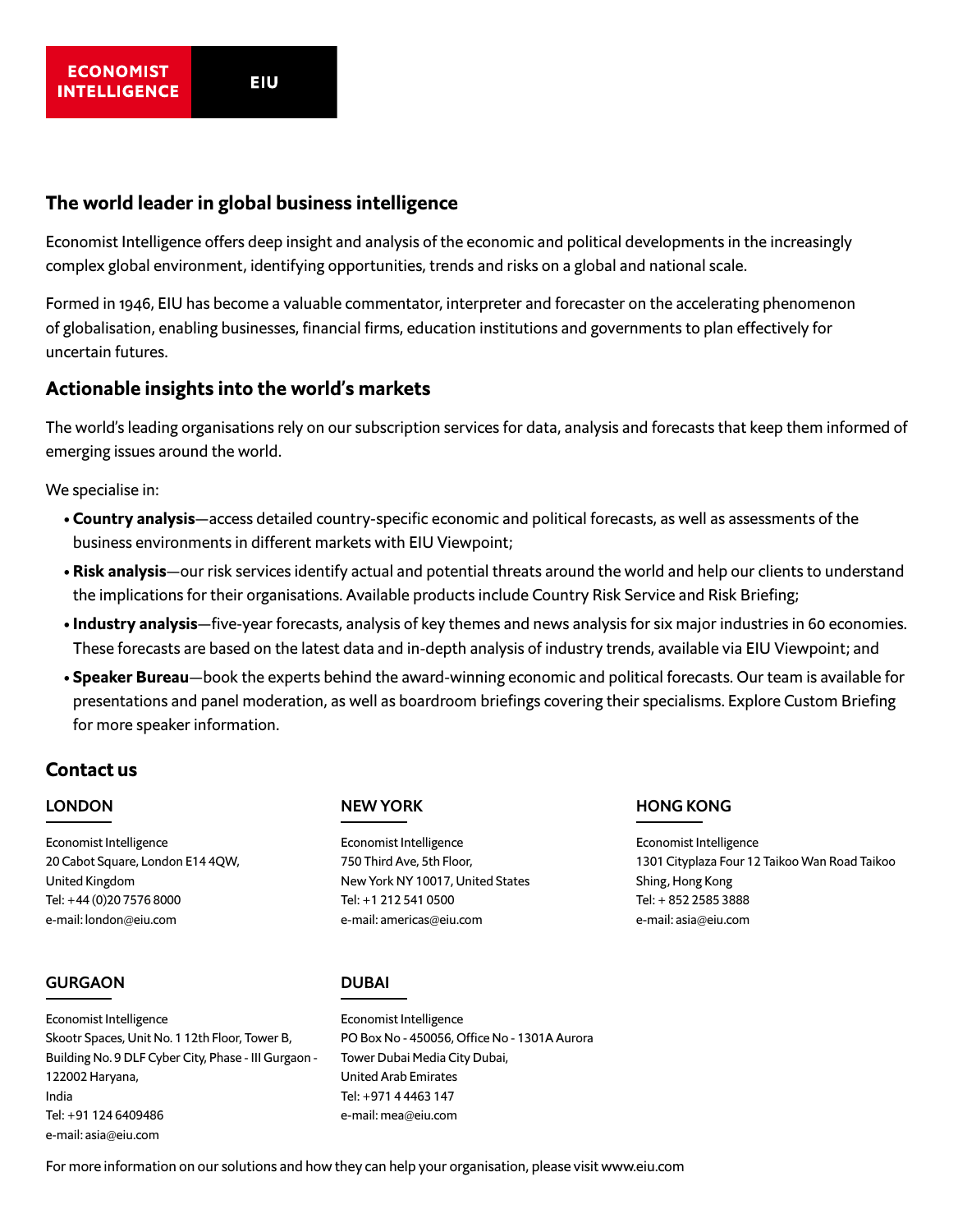# **The findings of the latest Worldwide Cost of Living Survey**

- **•** The inflation rate of the prices that we track in EIU's Worldwide Cost of Living (WCOL) across cities is the fastest recorded over the past five years. It has accelerated beyond the pre-pandemic rate, rising by 3.5% year on year in local-currency terms in 2021, compared with an increase of just 1.9% in 2020 and 2.8% in 2019.
- **•** Supply-chain problems, as well as exchange-rate shifts and changing consumer demand, have led to rising prices for commodities and other goods. The most rapid increases in the WCOL index were for transport, with the price of a litre of petrol up by 21% on average.
- **•** Tel Aviv tops the WCOL rankings for the first time ever, making it the most expensive city in the world to live in. The Israeli city climbed from fifth place last year, pushing Paris down to joint second place with Singapore.Tel Aviv's rise mainly reflects its soaring currency and price increases for around one-tenth of goods in the city, led by groceries and transport, in local-currency terms. Property prices (not included in the index calculation), have also risen, especially in residential areas.
- **•** Rome (Italy) has seen the biggest drop in our rankings, falling from 32nd to 48th place, with a particularly sharp decline in its shopping basket and clothing categories.
- **•** As was the case in 2020, Tehran (Iran) climbed the most in our rankings, jumping from 79th to 29th. The reimposition of US sanctions on Iran has led to continued shortages of goods and rising import prices.
- **•** Most US cities have fallen in the rankings compared with last year, after the government responded to the covid-19 pandemic by injecting more money into the economy. This held down the value of the US dollar compared with European and Asian currencies. Unusually, the index value for the transport category is lower for US cities compared to the global average.
- **•** Damascus (Syria) and Tripoli (Libya) are among the cheapest cities in the world. Both face a number of economic and political challenges.
- **•** The WCOL ranking now covers more than 200 goods and services in 173 major cities (we have added 40 cities since our previous survey). The newcomers include seven cities in the US and 11 in China.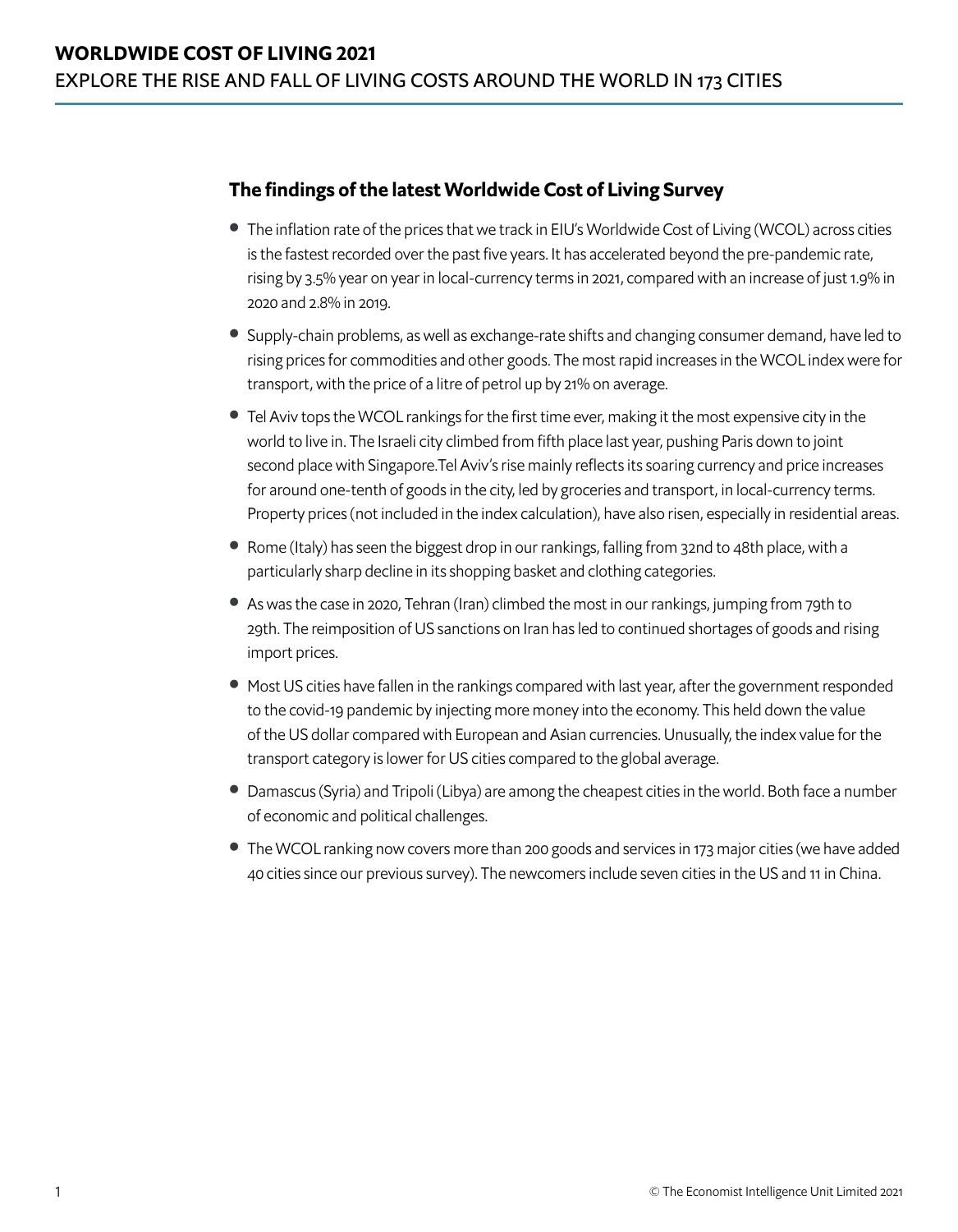## **A new city takes the top spot**

#### The ten most expensive cities in the world

| Geography     | <b>WCOL</b> index | Rank           |
|---------------|-------------------|----------------|
| <b>Israel</b> | 106               |                |
| France        | 104               | $\overline{2}$ |
| Singapore     | 104               | $\overline{2}$ |
| Switzerland   | 103               | $\overline{4}$ |
| China         | 101               | 5              |
| <b>US</b>     | 100               | 6              |
| Switzerland   | 99                | 7              |
| Denmark       | 97                | 8              |
| <b>US</b>     | 96                | 9              |
| Japan         | 94                | 10             |
|               |                   |                |

\*Hong Kong Special Administrative Region (SAR) of the People's Republic of China

Source: EIU.

Our WCOL rankings continue to be sensitive to shifts brought about by the covid-19 pandemic, which have pushed up the cost of living across the world's major cities. Although most economies are now recovering as covid-19 vaccines are rolled out, the world's major cities still experience frequent surges in cases, prompting renewed social restrictions. In many cities this has disrupted the supply of goods, leading to shortages and higher prices. The data for our survey were collected between August 16th and September 12th 2021, when US-China shipping prices had risen sharply, resulting in higher prices for goods. Fluctuating consumer demand has also influenced purchasing habits, while investor confidence has affected currencies, further fuelling price rises.

Our index, which is benchmarked against prices in New York City, clearly shows the impact of these disruptions. On average, across the cities for which we have comparable data (and excluding four cities that suffer from hyperinflation or very high inflation, namely Caracas, Damascus, Buenos Aires and Tehran) prices for goods and services covered by WCOL have risen by 3.5% year on year in localcurrency terms, compared with an increase of just 1.9% at the same time last year.

Of the ten categories in our index, transport has seen the biggest price increases, with index scores rising by an average of 3.8 points. The average cost of a litre of unleaded petrol (the key component of this category) has soared by 21%, although prices for public transport have stayed more stable.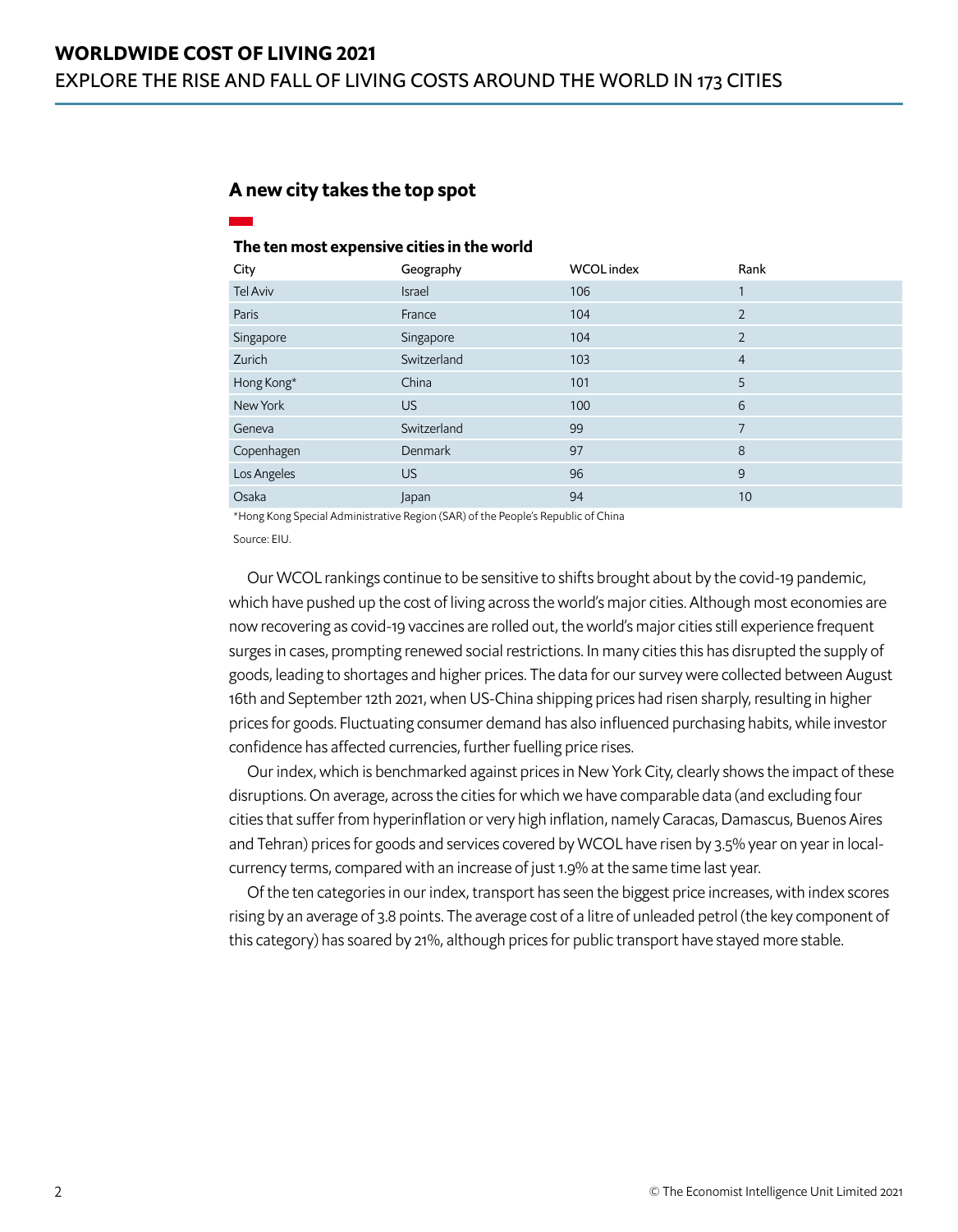## The ten most expensive cities for petrol

Average US\$ price of 1 litre unleaded petrol

| City            | Geography          | 2021   | 2020   | 2016   | 2011   |
|-----------------|--------------------|--------|--------|--------|--------|
| Hong Kong*      | China              | \$2.50 | \$2.19 | \$1.73 | \$2.13 |
| Amsterdam       | <b>Netherlands</b> | \$2.18 | \$1.91 | \$1.69 | \$2.40 |
| Oslo            | Norway             | \$2.06 | \$1.76 | \$1.54 | \$2.62 |
| <b>Tel Aviv</b> | <b>Israel</b>      | \$2.00 | \$1.65 | \$1.45 | \$2.05 |
| Hamburg         | Germany            | \$1.99 | \$1.45 | \$1.40 | \$2.24 |
| Athens          | Greece             | \$1.98 | \$1.65 | \$1.50 | \$2.37 |
| Rome            | Italy              | \$1.98 | \$1.66 | \$1.61 | \$2.37 |
| Stockholm       | Sweden             | \$1.97 | \$1.66 | \$1.54 | \$2.29 |
| Reykjavik       | Iceland            | \$1.97 | \$1.56 | \$1.67 | \$2.06 |
| Finland         | Helsinki           | \$1.96 | \$1.74 | \$1.55 | \$2.32 |

\*Hong Kong Special Administrative Region (SAR) of the People's Republic of China

Source: EIU.

Prices have also risen strongly in the recreation, tobacco and personal care categories. The cost of a packet of branded cigarettes is up by 6.7% on average, for example. Increases in food prices have been more moderate, while the cost of a bottle of beer has barely risen, on average, since 2020. The average index score for clothing has actually fallen since our last survey—the only category for which this is true. However, this largely reflects increases in clothing prices in New York (our base city), rather than declines elsewhere.

Tel Aviv topped the rankings this year, mainly because the Israeli currency, the shekel, has appreciated, making local costs more expensive when translated into US-dollar terms. The city's rise mainly reflects the soaring currency, buoyed against the dollar by Israel's successful covid-19 vaccine rollout. The country's strong current-account surplus, attractiveness to foreign technology investors and sound fundamentals keep the shekel strong. In local-currency terms the average price increase was more modest, at just 1.6%, but the prices of around one-tenth of goods in the city increased significantly, led by the shopping basket, comprising groceries; the price of household goods, cars and fuel also rose. Compared with other cities, Tel Aviv is a notably expensive place to buy alcohol (second in that category), transport (also second), personal care items (fifth) and recreation (sixth). It ranks in the top third for all ten of our major spending categories, with its index score up by 5 points since last year. This was enough to push Tel Aviv above Paris (France), which came top of last year's ranking.

Paris is now ranked second, along with Singapore, while Zurich (Switzerland) and Hong Kong are in fourth and fifth place respectively. In general the top of the rankings is still dominated by European and developed Asian cities, while North American and Chinese cities remain relatively moderately priced. However, the uncertainties of the past year mean that there is no clear regional pattern to ranking movements.

The cheapest cities are mainly in the Middle East and Africa, or in the poorer parts of Asia. Damascus has easily retained its place as the cheapest city in the world to live in. It was ranked the lowest in seven of the ten pricing categories, and was among the lowest in the remaining three. While prices elsewhere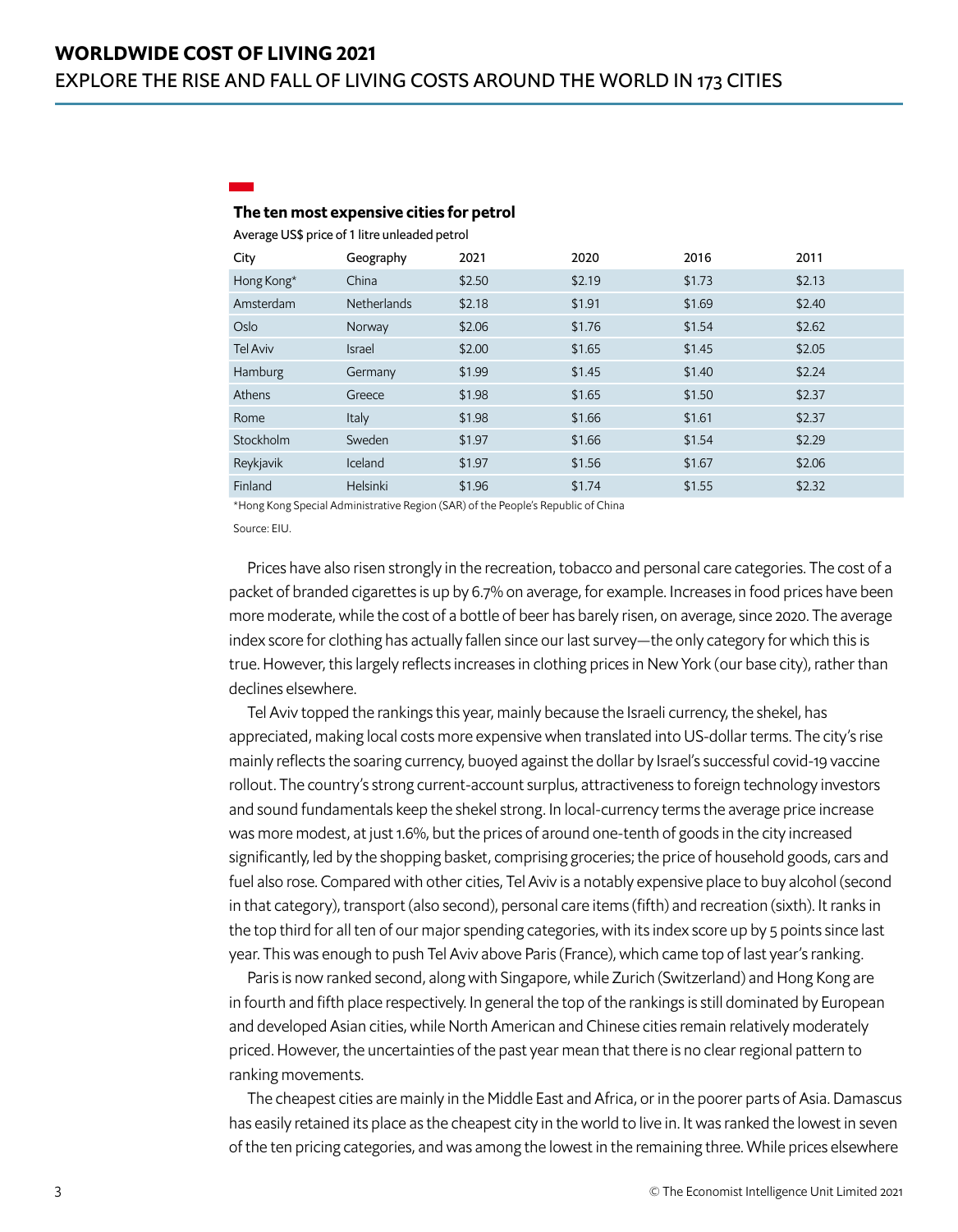have generally firmed up, in Damascus they have fallen as Syria's war-torn economy has struggled. Tripoli, which also faces political and economic challenges, is ranked second from the bottom in our rankings, and is particularly cheap for food, clothing and transport.

| City                                             | Geography  | <b>WCOL</b> index | Rank |
|--------------------------------------------------|------------|-------------------|------|
| Damascus                                         | Syria      | 12                | 173  |
| Tripoli                                          | Libya      | 23                | 172  |
| Tashkent                                         | Uzbekistan | 30                | 171  |
| Tunis                                            | Tunisia    | 33                | 170  |
| Almaty                                           | Kazakhstan | 35                | 169  |
| Karachi                                          | Pakistan   | 36                | 168  |
| Ahmedabad                                        | India      | 37                | 167  |
| Algiers                                          | Algeria    | 38                | 166  |
| <b>Buenos Aires</b>                              | Argentina  | 39                | 164  |
| Lusaka                                           | Zambia     | 39                | 164  |
| $\sim$ $\sim$ $\sim$ $\sim$ $\sim$ $\sim$ $\sim$ |            |                   |      |

#### The ten cheapest cities in the world

Source: EIU.

# **New cities in the rankings**

Tripoli is one of 40 new additions to our WCOL rankings this year, taking the total to 173. The most expensive of the new cities is Edinburgh (UK), which came joint 27th, on par with cities with a high cost of living such as Auckland (New Zealand) and Minneapolis (US). Two other new cities—Stuttgart (Germany) and San Diego (US)—also came in the top 50. Six US cities were introduced, which all came near the middle of the rankings, along with 11 moderately priced Chinese cities. However, a quarter of the new cities came in the bottom 50, including notably cheap cities such as Tunis (Tunisia) and Ahmedabad (India).

Even for the existing 133 cities in our rankings, there was a noticeable polarisation in pricing. Many of the cities towards the top of our rankings saw strong price increases over the past year. Many of the cities towards the bottom of our rankings saw prices stagnate or even fall. However, there were some notable exceptions to this rule, leading to some big movements in the rankings.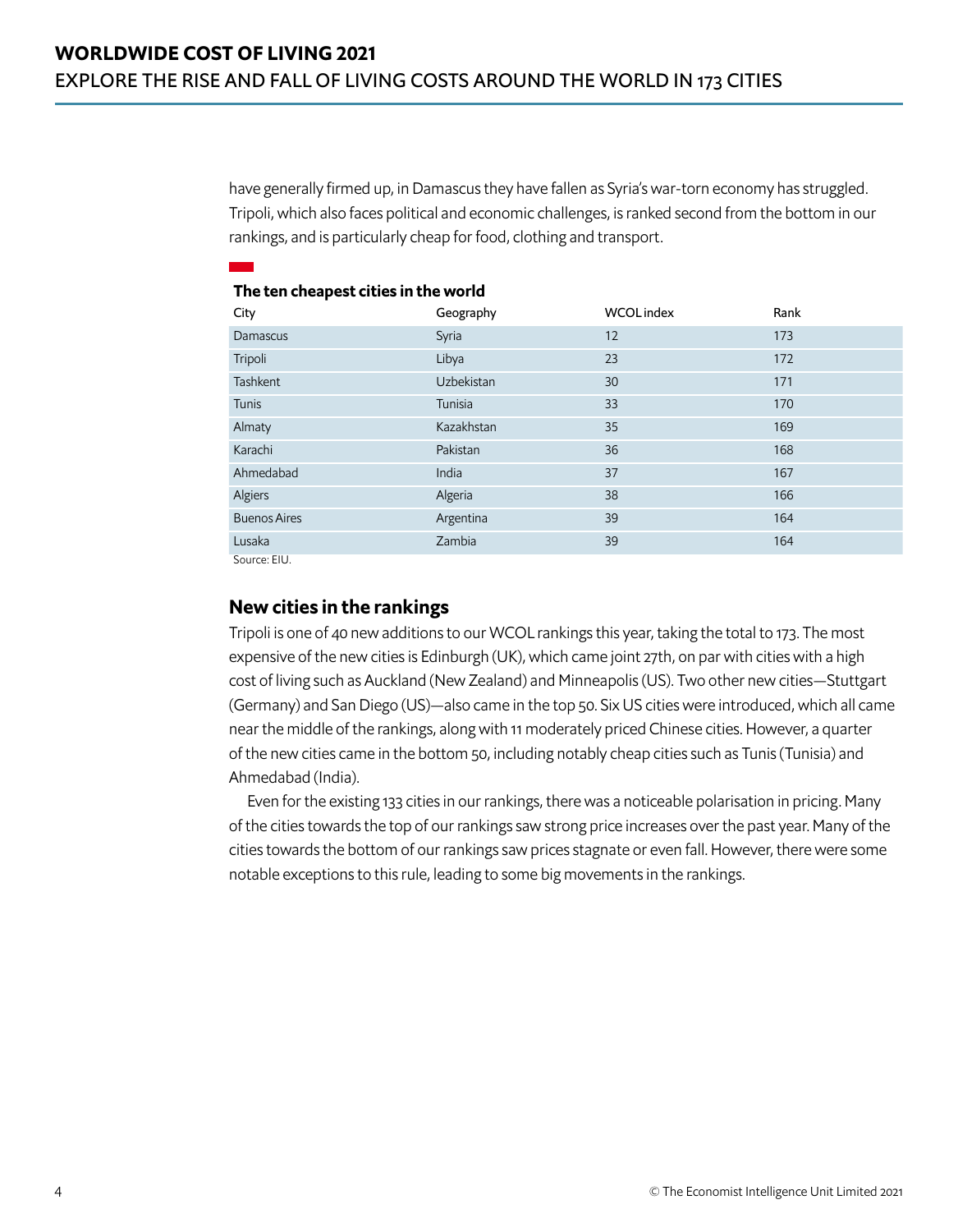# **Biggest movers in the rankings**

#### Biggest movers down the ranking in the last 12 months

| City              | Geography    | Index (New York=100) | Rank | Index move     | Rank move |
|-------------------|--------------|----------------------|------|----------------|-----------|
| Rome              | Italy        | 77                   | 48   | $\overline{0}$ | $-16$     |
| Bangkok           | Thailand     | 72                   | 57   | $-2$           | $-11$     |
| Lima              | Peru         | 58                   | 88   | $-5$           | $-11$     |
| San Jose          | Costa Rica   | 57                   | 91   | $-3$           | $-9$      |
| <b>Dusseldorf</b> | Germany      | 78                   | 40   | 1              | -8        |
| Amsterdam         | Netherlands  | 78                   | 40   | 1              | $-8$      |
| <b>Berlin</b>     | Germany      | 76                   | 50   | 1              | $-8$      |
| Pittsburgh        | US.          | 76                   | 50   | 1              | $-8$      |
| Dubai             | <b>UAE</b>   | 64                   | 74   | $-2$           | $-8$      |
| Al Khobar         | Saudi Arabia | 53                   | 109  | $\mathbf 0$    | $-8$      |
|                   |              |                      |      |                |           |

Comparison of original 133 cities

Source: EIU.

#### Biggest movers up the ranking in the last 12 months

| City         | Geography    | Index (New York=100) | Rank | Index move     | Rank move |
|--------------|--------------|----------------------|------|----------------|-----------|
| Tehran       | <b>Iran</b>  | 81                   | 29   | 19             | 50        |
| Reykjavik    | Iceland      | 79                   | 35   | 8              | 21        |
| Kiev         | Ukraine      | 58                   | 88   | 5              | 13        |
| Auckland     | New Zealand  | 82                   | 27   | 6              | 11        |
| Moscow       | Russia       | 56                   | 96   | $\overline{4}$ | 10        |
| Johannesburg | South Africa | 54                   | 104  | 8              | 10        |
| Suzhou       | China        | 71                   | 58   | 5              | 8         |
| Mexico City  | Mexico       | 69                   | 65   | 5              | 8         |
| Prague       | Czech Rep    | 62                   | 79   | 3              | 8         |
| Toronto      | Canada       | 62                   | 79   | 3              | 8         |

Comparison of original 133 cities

Source: EIU.

**•** Rome (Italy) has seen the biggest drop, falling 16 places to 48, with a particularly sharp decline in its shopping basket and clothing categories.

**•** Bangkok (Thailand) and Lima (Peru) are the second-biggest movers down the rankings, with significant declines in all categories.

**•** Tehran is the biggest climber, up a staggering 50 places to 29th, owing to continued supply-side constraints, goods shortages and rising import prices following the reimposition of US sanctions.

**•** Reykjavik (Iceland) also jumps by 21 places in this year's rankings, to 35th, as prices have risen in multiple categories, including transport, alcohol and its shopping basket.

Interestingly, Tehran was also the biggest climber in last year's index, when it rose from 106th place to 79th. These consecutive jumps show the stark effect that international sanctions have had on the cost of living in Iran. We calculate that the WCOL basket of goods and services in Tehran has risen by 42% in local-currency terms since November 2020, which is similar to the country's official rate of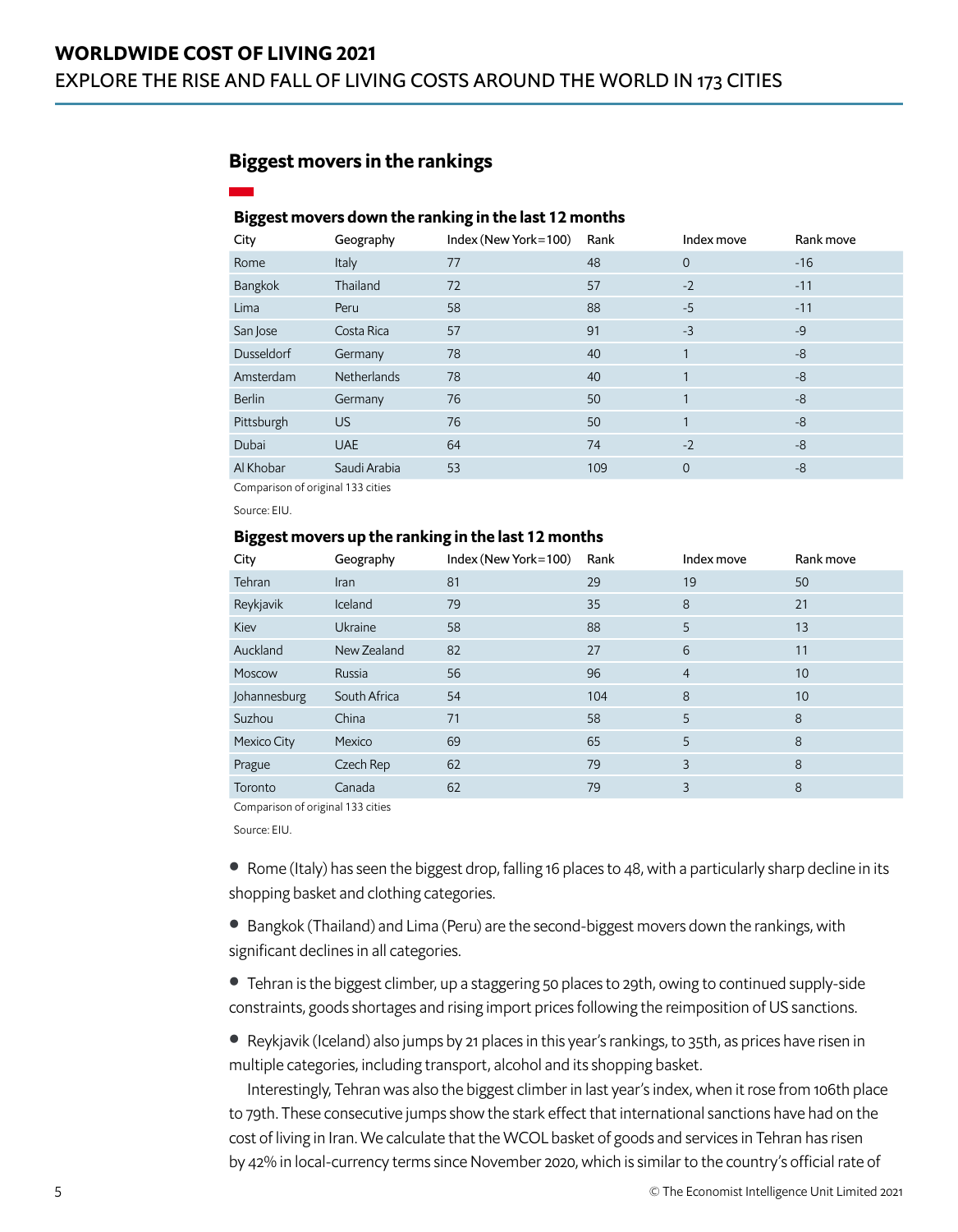consumer price inflation of 44%. Such price rises, although eye-watering, are nothing compared with the hyperinflation in Caracas, the Venezuelan capital. Our WCOL basket for the city has risen by an astonishing 1,766% in the past year, although Caracas remains a cheap city to live in, ranked 125th

Over the coming year, we expect to see the cost of living rise further in many cities. Inflationary expectations are also likely to feed into wage rises, further fuelling price rises. However, as central banks cautiously raise interest rates to stem inflation, price increases should moderate from this year's level. We forecast that global consumer price inflation will average 4.3% in 2022, down from 5.1% in 2021 but still substantially higher than in recent years. If supply-chain disruptions die down and lockdowns ease as expected, then the situation should improve towards the end of 2022, stabilising the cost of living in most major cities.

# **Methodology**

The Worldwide Cost of Living is a twice-yearly survey conducted by EIU that compares more than 400 individual prices across over 200 products and services in 173 cities. Data for the survey, which has been carried out for more than 30 years, are collected each March and September by our global team of researchers. They are then compiled into an index by our team of economists for publication in June and December.

The survey has been designed to enable human resources and finance managers to calculate cost-of-living allowances and build compensation packages for expatriates and business travellers. It can also be used by consumer-goods firms and other companies to map pricing trends and determine optimum prices for their products across cities. In addition, the data can be used to understand the relative expense of a city to formulate policy guidelines.

To collect the data, each researcher is armed with a list of over 200 specified products and services to research, with more than 50,000 individual prices collected every six months. These include prices for food, drink, clothing, household supplies and personal care items, home rents, transport, utility bills, private schools, domestic

help and recreational costs. Items are updated or revised periodically to reflect shifts in purchasing habits. For example, in the latest survey we have revised indicators such as those for mobile-phone services and taxis and other ride-hire services.

To gather the price data, our researchers survey a range of stores, including supermarkets, midpriced stores and higher-priced speciality outlets, as well as an array of service providers. The reported prices are not the recommended retail prices or manufacturers' costs, but the actual costs charged.

Our economists then convert the price data into a central currency (the US dollar), using the prevailing exchange rate and weighting in order to achieve comparative indices. The index uses an identical set of weights that is internationally based. Items are individually weighted across a range of categories and a comparative index is produced using the relative difference by weighted item. For the purposes of this report, all cities are compared with a base city, New York City, which has an index score of 100.

The survey can be accessed via the data tool or our purpose-built website; these allow for city-tocity comparisons.

Note: Data for Hong Kong refer to the Hong Kong Special Administrative Region (SAR) of the People's Republic of China.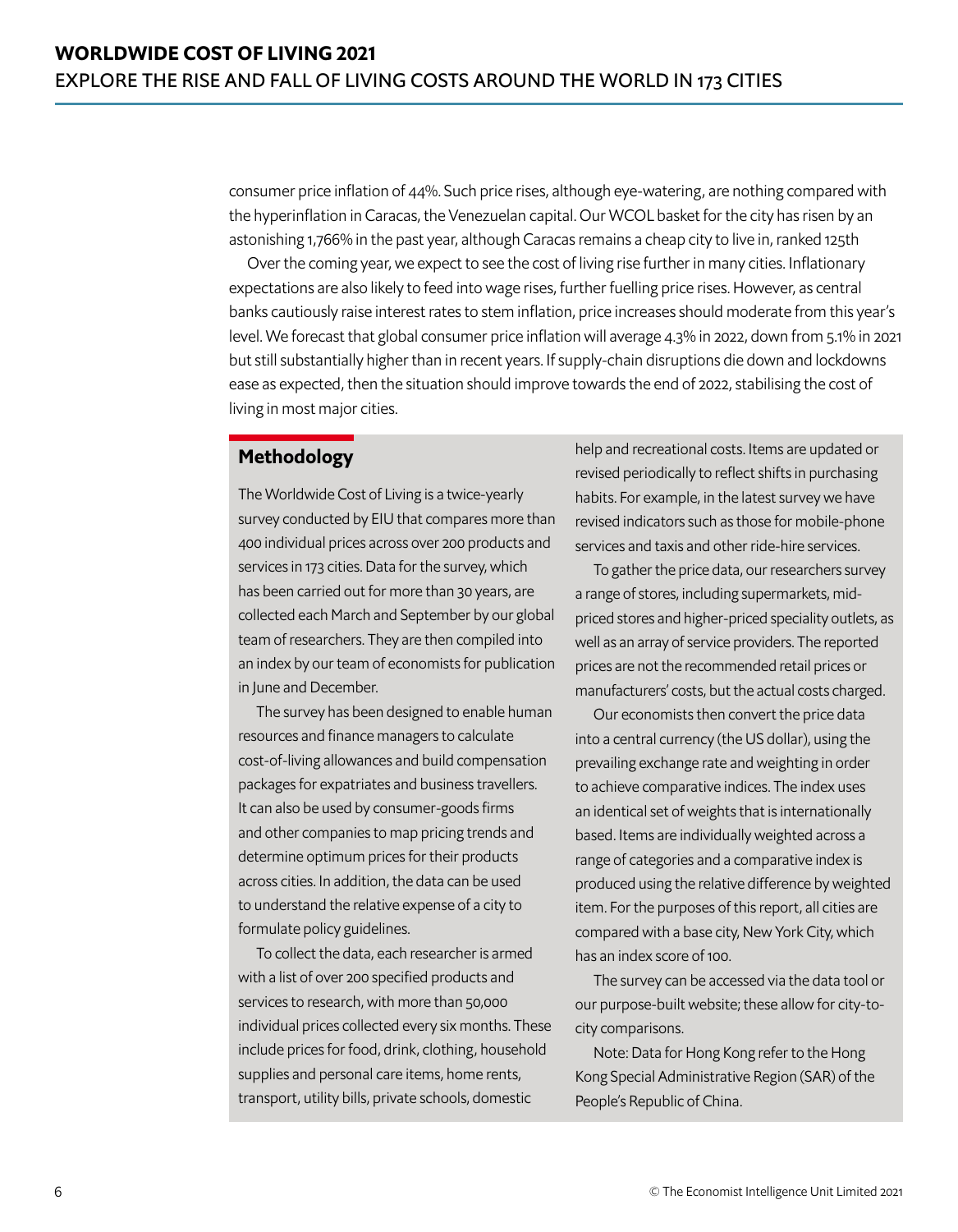## **EIU Store**

### **Entire ranking and deeper analysis**

Purchase the full Worldwide Cost of Living ranking from the EIU store and access pricing information on more than 200 products and services in 173 cities worldwide. The ranking draws upon a comprehensive underlying data set including over 400 individual price points.

#### **What's included?**

- **•** Ranking of 173 cities around the world based on their relative cost of living.
- **•** Over 400 individual prices across 200 products and services.
- **•** Current and past trends impacting the cost of living, including currency swings, local inflation and commodity shocks.
- **•** Regional analysis comparing key trends emerging in the Americas, Africa, Asia, Europe and the Middle East.

You can purchase this year's report at the [EIU Store.](https://store.eiu.com/products/special-reports)

# **City-to-city data**

#### **Assessing living costs around the world**

The Worldwide Cost of Living dataset allows direct city-to-city comparisons of the cost of living across 173 cities globally and is updated biannually.

## **What's included?**

- **•** Comprehensive dataset including over 400 individual price points across 200 goods and services.
- **•** Comparative cost of living indices between a base and host city.
- **•** Custom research and add-on features to reflect the individual needs.
- **•** Intuitive city search for easily discoverable city-to-city comparisons.
- **•** Online salary calculator to build cost-of-living allowances into compensation packages.

Find out more information about our data service by visiting: [eiu.com/worldwide-cost-of-living](https://www.eiu.com/n/solutions/worldwide-cost-of-living/).